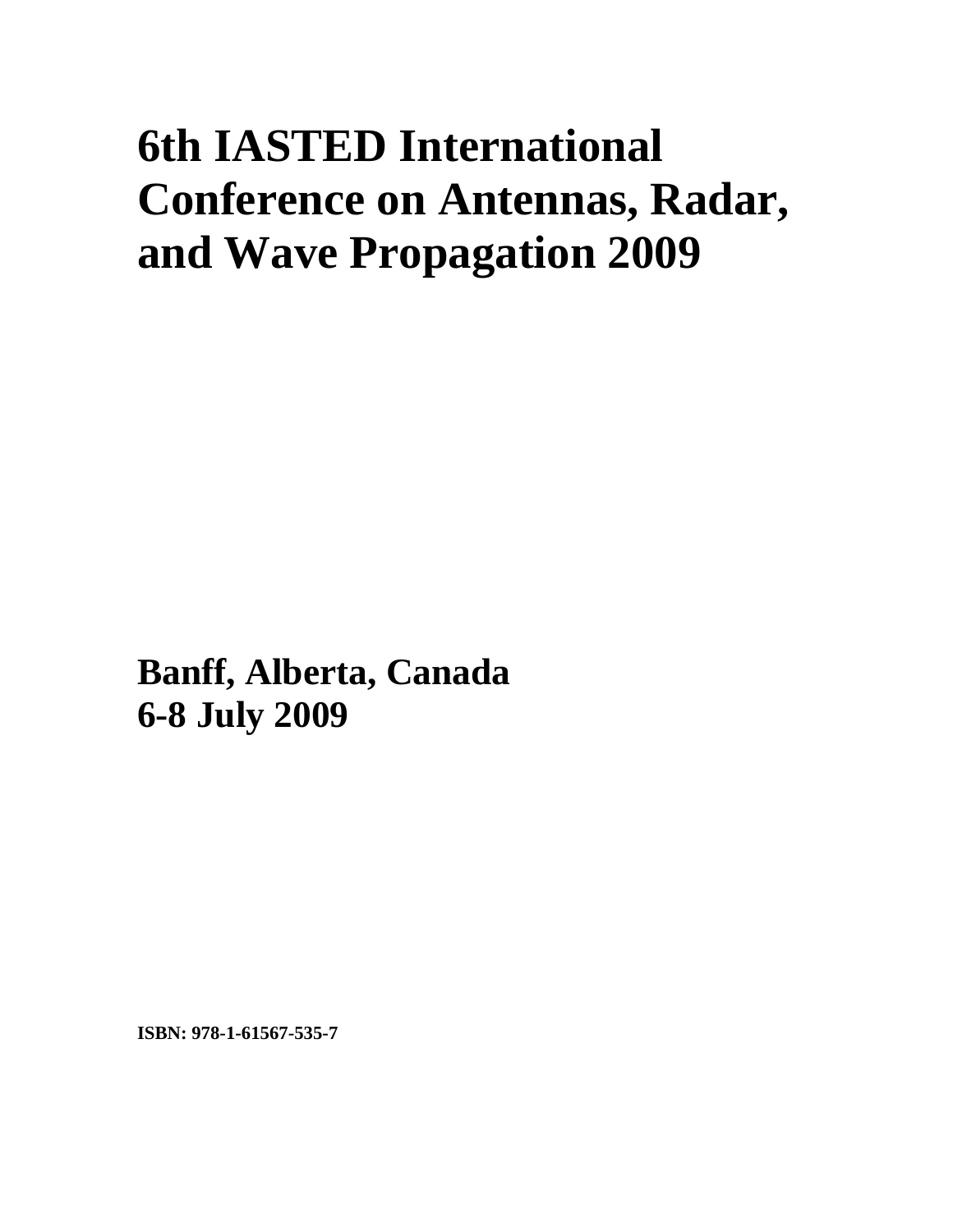**Printed from e-media with permission by:** 

Curran Associates, Inc. 57 Morehouse Lane Red Hook, NY 12571



**Some format issues inherent in the e-media version may also appear in this print version.** 

Copyright© (2009) by ACTA Press All rights reserved.

Printed by Curran Associates, Inc. (2009)

For permission requests, please contact ACTA Press at the address below.

ACTA Press B6 Suite 101 2509 Dieppe Avenue SW Calgary, Alberta T3E 7J9 Canada

Phone: (403) 288-1195 Fax: (403) 247-6851

www.actapress.com

#### **Additional copies of this publication are available from:**

Curran Associates, Inc. 57 Morehouse Lane Red Hook, NY 12571 USA Phone: 845-758-0400 Fax: 845-758-2634 Email: curran@proceedings.com Web: www.proceedings.com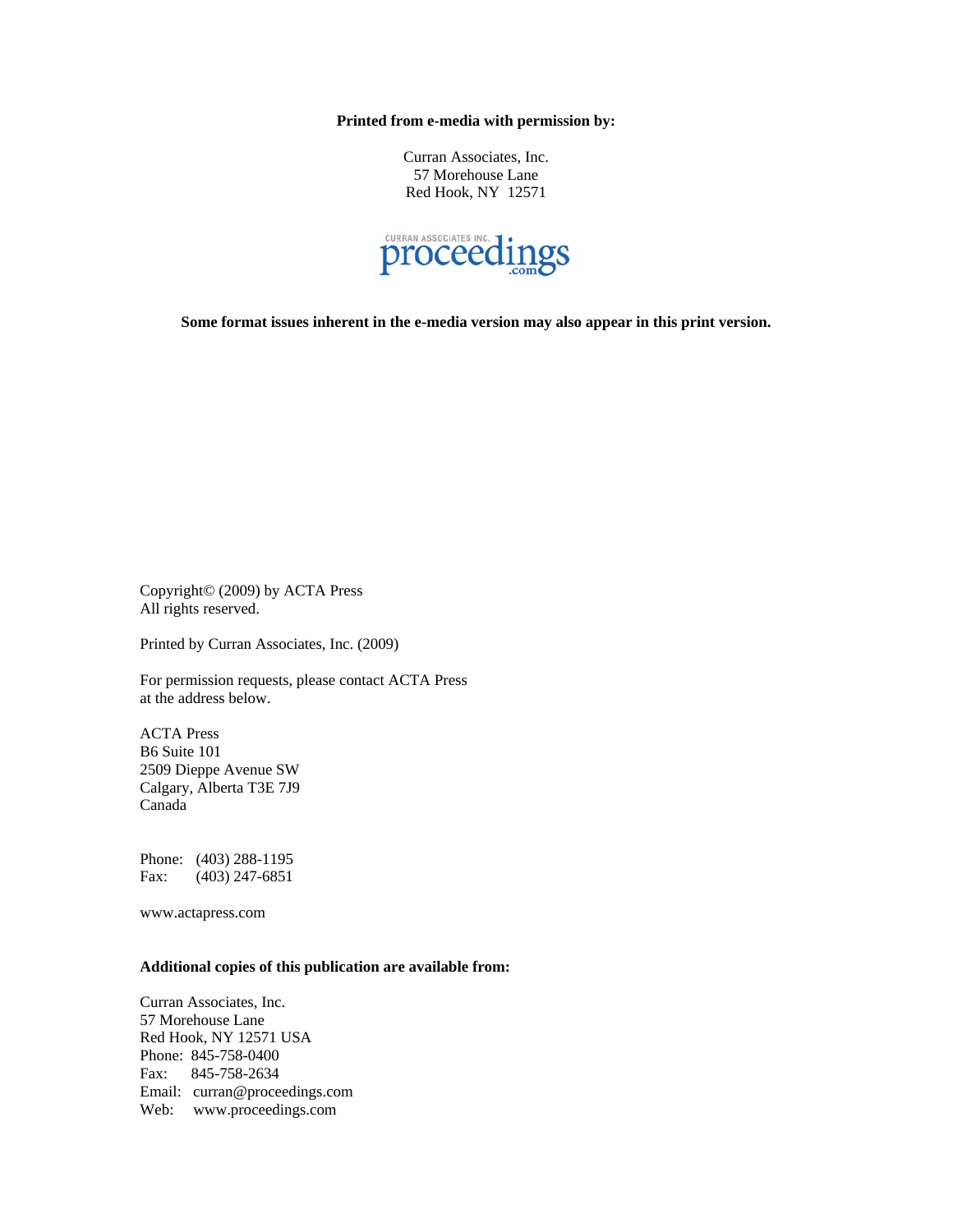## **TABLE OF CONTENTS**

#### **SCATTERING**

| E. A. Marengo, M. Zambrano-Nuñez, D. Brady                                                      |  |
|-------------------------------------------------------------------------------------------------|--|
|                                                                                                 |  |
| E.A. Marengo, M. Zambrano-Nuñez, D. Brady                                                       |  |
| 649-021 Characterization of a Weakly Scattering Medium from its Simulated Scattering Pattern 14 |  |
| S. Adhikari                                                                                     |  |
| 649-026 Bandwidth Extension for Line-Series-Shunt Calibration Technique of Broadband S-         |  |
|                                                                                                 |  |
| C.-C. Huang, Y.-H. Lin, M.-Y. Chang-Jian                                                        |  |
| 649-035 Development of a Model using Passive Microwave Remote Sensing for Computation of Soil   |  |
|                                                                                                 |  |
| C.S. Veena, P. Sinha                                                                            |  |

#### **PROPAGATION**

| 649-007 Alternative Formulation for Determination of Geoclimatic Factor using Local Radiosonde  |  |
|-------------------------------------------------------------------------------------------------|--|
|                                                                                                 |  |
| P.K. Odedina, T.J. Afullo                                                                       |  |
| 649-013 Characterization of Rain Attenuation and its Application to Terrestrial Communication   |  |
|                                                                                                 |  |
| M.O. Odedin, T.J. Afullo                                                                        |  |
| 649-014 Microwave Backscattering from the Sea Surface: Diffraction Corrections to the Kirchhoff |  |
|                                                                                                 |  |
| I. Fuks. V. Zavorotny                                                                           |  |
|                                                                                                 |  |
| M. Grabner, V. Kvicera                                                                          |  |
| 649-034 Implementation of Rain and Gaseous Attenuation Models for 26-30 GHz Ka-Band             |  |
|                                                                                                 |  |
| Y. Gataullin, R. Kozlowski                                                                      |  |

#### **PERSONAL COMMUNICATIONS**

| $H.-Y.$ Chen. $Y.-C.$ Chu                                                                |  |
|------------------------------------------------------------------------------------------|--|
|                                                                                          |  |
| M. Wnuk, R. Kubacki                                                                      |  |
|                                                                                          |  |
| S.B. Deosarkar, A.B. Nandgaonkar, R.P. Labde                                             |  |
|                                                                                          |  |
| B.S. Dhaliwal, S.S. Pattnaik, S. Devi                                                    |  |
| 649-028 Broadband Dipole Cavity Antenna for European and American Cellular Communication |  |
|                                                                                          |  |
| J.L. Masa-Campos, J.M.R. Mayordomo                                                       |  |

#### **ANTENNA DESIGN**

| Y. Yang                                                                                        |  |
|------------------------------------------------------------------------------------------------|--|
| 649-040 Performance Optimization of Yagi-Uda Antenna in Wireless Communication with Additional |  |
|                                                                                                |  |
| J.R. Mohammed                                                                                  |  |